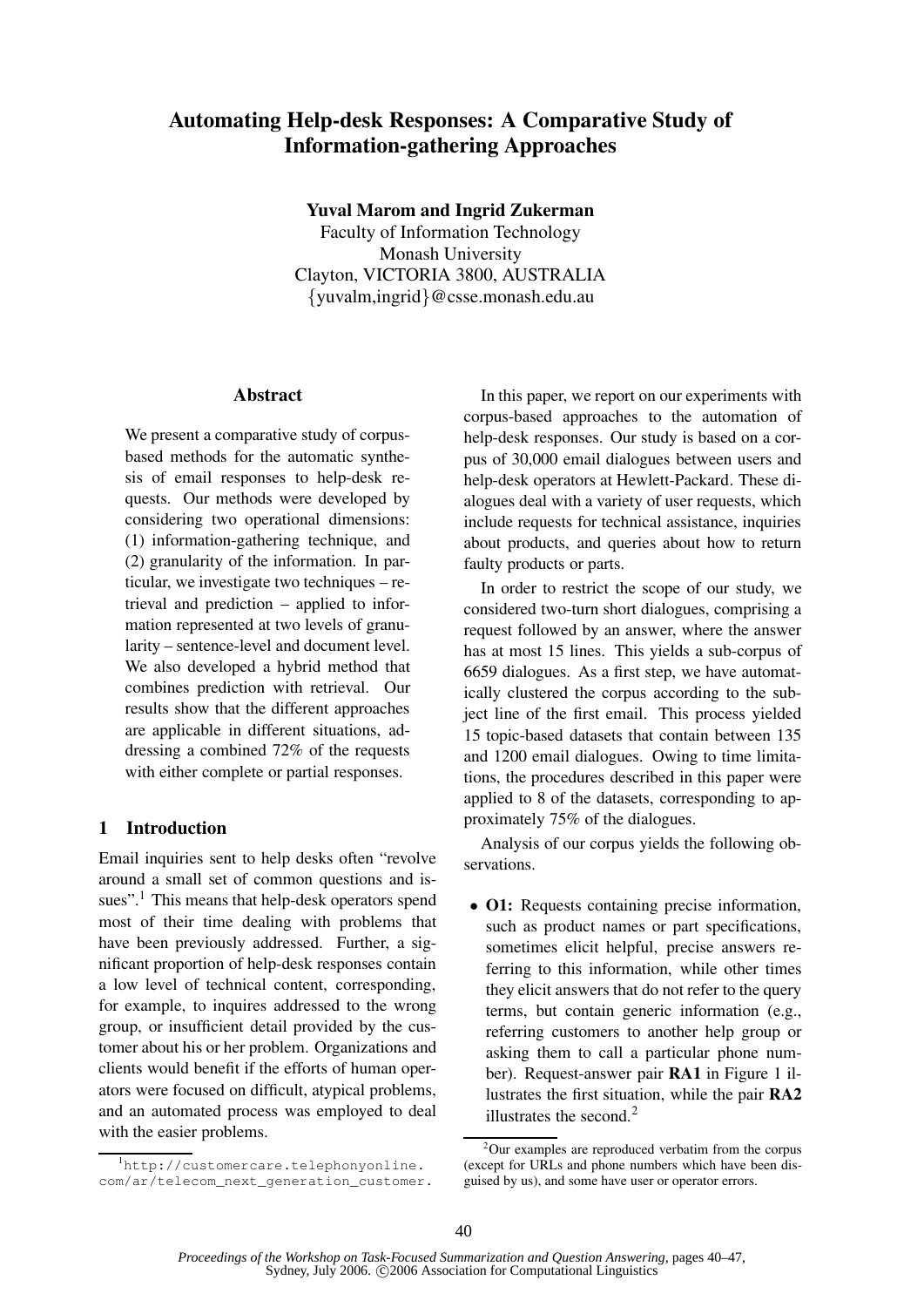#### **RA1:**

*Do I need Compaq driver software for my armada 1500 docking station? This in order to be able to re-install win 98?*

I would recommend to install the latest system rompaq, on the laptop and the docking station. Just select the model of computer and the operating system you have. http://www.thislink.com.

#### **RA2:**

*Is there a way to disable the NAT firewall on the Compaq CP-2W so I don't get a private ip address through the wireless network?*

Unfortunately, you have reached the incorrect eResponse queue for your unit. Your device is supported at the following link, or at 888-phone-number. We apologize for the inconvenience.

Figure 1: Sample request-answer pairs.

• **O2:** Operators tend to re-use the same sentences in different responses. This is partly a result of companies having in-house manuals that prescribe how to generate an answer. For instance, answers **A3** and **A4** in Figure 2 share the sentence in italics.

These observations prompt us to consider complementary approaches along two separate dimensions of our problem. The first dimension pertains to the *technique applied to determine the information in an answer*, and the second dimension pertains to the *granularity of the information*.

- Observation **O1** leads us to consider two techniques for obtaining information: *retrieval* and *prediction*. Retrieval returns an information item by matching its terms to query terms (Salton and McGill, 1983). Hence, it is likely to obtain precise information if available. In contrast, prediction uses features of requests and responses to select an information item. For example, the absence of a particular term in a request may be a good predictive feature (which cannot be considered in traditional retrieval). Thus, prediction could yield replies that do not match particular query terms.
- Observation **O2** leads us to consider two levels of granularity: *document* and *sentence*. That is, we can obtain a document comprising a complete answer on the basis of a request (i.e., reuse an answer to a previous request), or we can obtain individual sentences and then combine them to compose an answer, as is done in multidocument summarization (Filatova and Hatzivassiloglou, 2004). The sentence-level granu-

**A3:**

If you are able to see the Internet then it sounds like it is working, you may want to get in touch with your IT department to see if you need to make any changes to your settings to get it to work. *Try performing a soft reset, by pressing the stylus pen in the small hole on the bottom left hand side of the Ipaq and then release.*

#### **A4:**

*I would recommend doing a soft reset by pressing the stylus pen in the small hole on the left hand side of the Ipaq and then release*. Then charge the unit overnight to make sure it has been long enough and then see what happens. If the battery is not charging then the unit will need to be sent in for repair.

Figure 2: Sample answers that share a sentence.

larity enables the re-use of a sentence for different responses, as well as the composition of partial responses.

The methods developed on the basis of these two dimensions are: *Retrieve Answer, Predict Answer, Predict Sentences, Retrieve Sentences* and *Hybrid Predict-Retrieve Sentences*. The first four methods represent the possible combinations of information-gathering technique and level of granularity; the fifth method is a hybrid where the two information-gathering techniques are applied at the sentence level. The generation of responses under these different methods combines different aspects of document retrieval, questionanswering, and multi-document summarization.

Our aim in this paper is to investigate when the different methods are applicable, and whether individual methods are uniquely successful in certain situations. For this purpose, we decided to assign a level of success not only to complete responses, but also to partial ones (obtained with the sentence-based methods). The rationale for this is that we believe that a partial high-precision response is better than no response, and better than a complete response that contains incorrect information. We plan to test these assumptions in future user studies.

The rest of this paper is organized as follows. In the next section, we describe our five methods, followed by the evaluation of their results. In Section 4, we discuss related research, and then present our conclusions and plans for future work.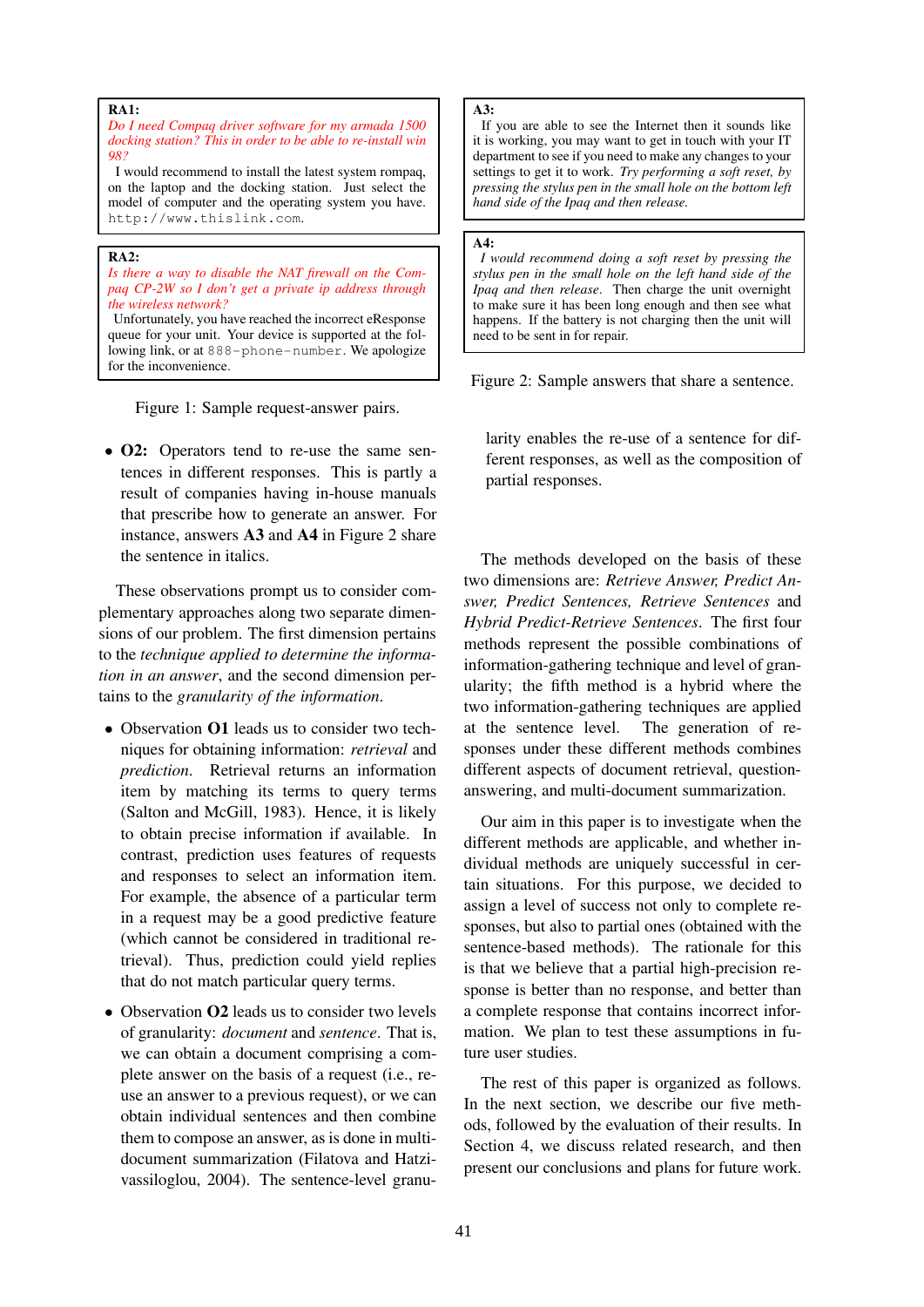## **2 Information-gathering Methods**

#### **2.1 Retrieve a Complete Answer**

This method retrieves a complete document (answer) on the basis of request lemmas. We use cosine similarity to determine a retrieval score, and use a minimal retrieval threshold that must be surpassed for a response to be accepted.

We have considered three approaches to indexing the answers in our corpus: according to the content lemmas in (1) requests, (2) answers, or (3) requests&answers. The results in Section 3 are for the third approach, which proved best. To illustrate the difference between these approaches, consider request-answer pair **RA2**. If we received a new request similar to that in **RA2**, the answer in **RA2** would be retrieved if we had indexed according to requests or requests&answers. However, if we had indexed only on answers, then the response would not be retrieved.

### **2.2 Predict a Complete Answer**

This prediction method first groups similar answers in the corpus into answer clusters. For each request, we then predict an answer cluster on the basis of the request features, and select the answer that is most representative of the cluster (closest to the centroid). This method would predict a group of answers similar to the answer in **RA2** from the input lemmas "compaq" and "cp-2w".

The clustering is performed in advance of the prediction process by the intrinsic classification program *Snob* (Wallace and Boulton, 1968), using the content lemmas (unigrams) in the answers as features. The predictive model is a Decision Graph (Oliver, 1993) trained on (1) input features: unigram and bigram lemmas in the request, $3$  and (2) target feature – the identifier of the answer cluster that contains the actual answer for the request.<sup>4</sup> The model provides a prediction of which response cluster is most suitable for a given request, as well as a level of confidence in this prediction. We do not attempt to produce an answer if the confidence is not sufficiently high.

In principle, rather than clustering the answers, the predictive model could have been trained on individual answers. However, on one hand, the

dimensionality of this task is very high, and on the other hand, answers that share significant features would be predicted together, effectively acting as a cluster. By clustering answers in advance, we reduce the dimensionality of the problem, at the expense of some loss of information (since somewhat dissimilar answers may be grouped together).

### **2.3 Predict Sentences**

This method looks at each answer sentence as though it were a separate document, and groups similar sentences into clusters in order to obtain meaningful sentence abstractions and avoid redundancy. <sup>5</sup> For instance, the last sentence in **A3** and the first sentence in **A4** are assigned to the same sentence cluster. As for Answer Prediction (Section 2.2), this clustering process also reduces the dimensionality of the problem.

Each request is used to predict promising clusters of answer sentences, and an answer is composed by extracting a sentence from such clusters. Because the sentences in each cluster originate in different response documents, the process of selecting them for a new response corresponds to multi-document summarization. In fact, our selection mechanism, described in more detail in (Marom and Zukerman, 2005), is based on a multi-document summarization formulation proposed by Filatova and Hatzivassiloglou (2004).

In order to be able to generate appropriate answers in this manner, the sentence clusters should be *cohesive*, and they should be predicted with high confidence. A cluster is cohesive if the sentences in it are similar to each other. This means that it is possible to obtain a sentence that represents the cluster adequately (which is not the case for an uncohesive cluster). A high-confidence prediction indicates that the sentence is relevant to many requests that share certain regularities. Owing to these requirements, the Sentence Prediction method will often produce partial answers (i.e., it will have a high precision, but often a low recall).

#### **2.3.1 Sentence clustering**

The clustering is performed by applying *Snob* using the following sentence-based and wordbased features, all of which proved significant for

<sup>&</sup>lt;sup>3</sup>Significant bigrams are obtained using the NSP package (http://www.d.umn.edu/˜tpederse/nsp.html).

<sup>&</sup>lt;sup>4</sup>At present, the clustering features differ from the prediction features because these parts of the system were developed at different times. In the near future, we will align these features.

<sup>&</sup>lt;sup>5</sup>We did not cluster request sentences, as requests are often ungrammatical, which makes it hard to segment them into sentences, and the language used in requests is more diverse than the corporate language used in responses.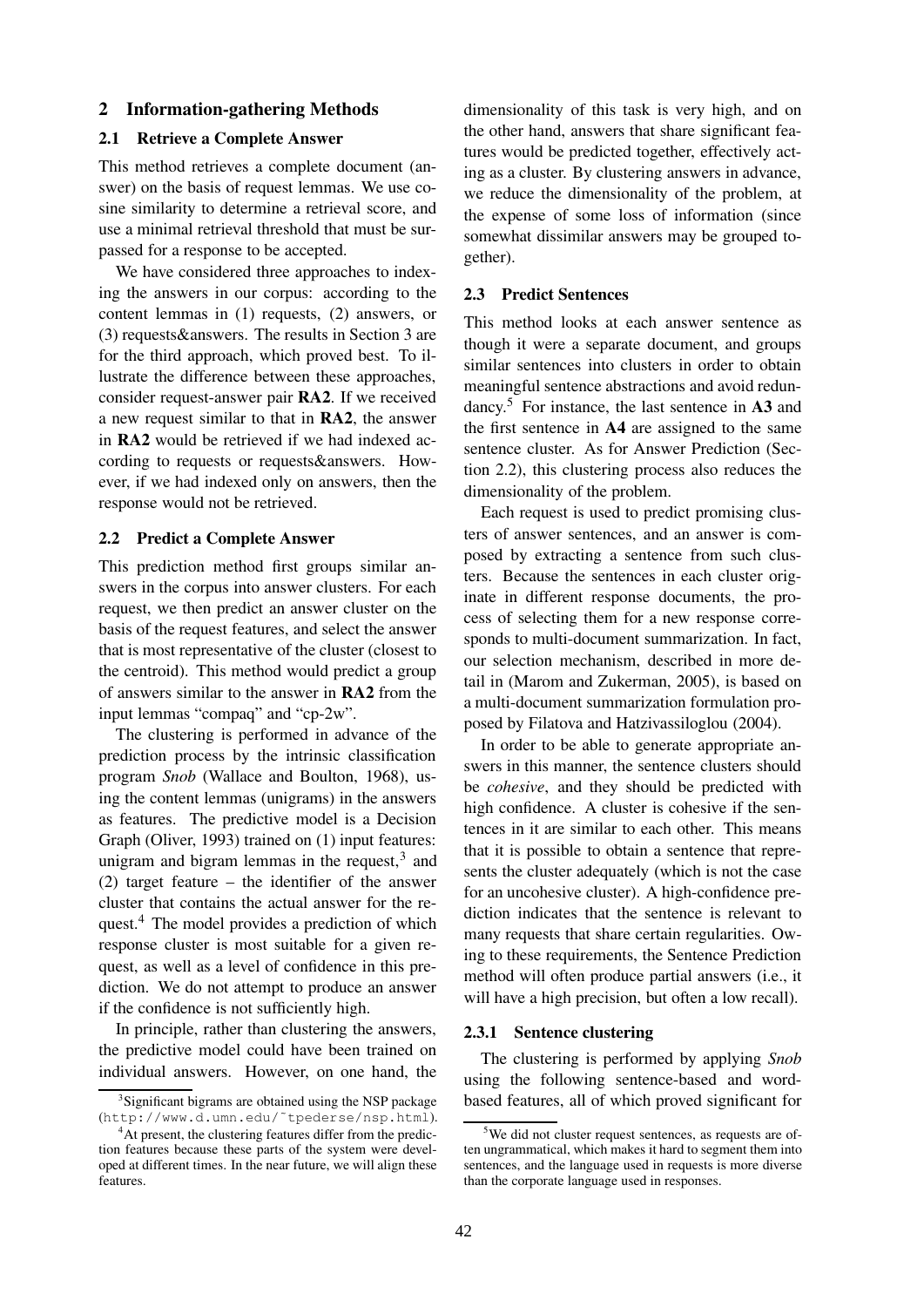at least some datasets. The sentence-based features are:

- Number of syntactic phrases in the sentence (e.g., prepositional, subordinate) – gives an idea of sentence complexity.
- Grammatical mood of the main clause (5 states: imperative, imperative-step, declarative, declarative-step, unknown) – indicates the function of the sentence in the answer, e.g., an isolated instruction, part of a sequence of steps, part of a list of options.
- Grammatical person in the subject of the main clause (4 states: first, second, third, unknown) – indicates the agent (e.g., organization or client) or patient (e.g., product).

The word-based features are binary:

- Significant lemma bigrams in the subject of the main clause and in the "augmented" object in the main clause. This is the syntactic object if it exists or the subject of a prepositional phrase in an imperative sentence with no object, e.g., "click on *the following link*."
- The verbs in the sentence and their polarity (asserted or negated).
- All unigrams in the sentence, excluding verbs.

## **2.3.2 Calculation of cluster cohesion**

To measure the textual cohesion of a cluster, we inspect the centroid values corresponding to the word features. Due to their binary representation, the centroid values correspond to probabilities of the words appearing in the cluster. Our measure is similar to entropy, in the sense that it yields nonzero values for extreme probabilities (Marom and Zukerman, 2005). It implements that idea that a cohesive group of sentences should agree strongly on both the words that appear in these sentences and the words that are omitted. Hence, it is possible to obtain a sentence that adequately represents a cohesive sentence cluster, while this is not the case for a loose sentence cluster. For example, the italicized sentences in **A3** and **A4** belong to a highly cohesive sentence cluster (0.93), while the opening answer sentence in **RA1** belongs to a less cohesive cluster (0.7) that contains diverse sentences about the Rompaq power management.

#### **2.3.3 Sentence-cluster prediction**

Unlike Answer Prediction, we use a Support Vector Machine (SVM) for predicting sentence clusters. A separate SVM is trained for each sentence cluster, with unigram and bigram lemmas in a request as input features, and a binary target feature specifying whether the cluster contains a sentence from the response to this request.

During the prediction stage, the SVMs predict zero or more clusters for each request. One representative sentence (closest to the centroid) is then extracted from each highly cohesive cluster predicted with high confidence. These sentences will appear in the answer (at present, these sentences are treated as a set, and are not organized into a coherent reply).

## **2.4 Retrieve Sentences**

As for Sentence Prediction (Section 2.3), this method looks at each answer sentence as though it were a separate document. For each request sentence, we retrieve candidate answer sentences on the basis of the match between the content lemmas in the request sentence and the answer sentence. For example, while the first answer sentence in **RA1** might match the first request sentence in **RA1**, an answer sentence from a different response (about re-installing Win98) might match the second request sentence. The selection of individual text units from documents implements ideas from question-answering approaches.

We are mainly interested in answer sentences that "cover" request sentences, i.e., the terms in the request should appear in the answer. Hence, we use *recall* as the measure for the goodness of a match, where recall is defined as follows.

*recall* = TF.IDF of lemmas in request sent & answer sent TF.IDF of lemmas in request sentence

We initially retain the answer sentences whose recall exceeds a threshold.<sup>6</sup>

Once we have the set of candidate answer sentences, we attempt to remove redundant sentences. This requires the identification of sentences that are similar to each other — a task for which we use the sentence clusters described in Section 2.3. Again, this redundancy-removal step essentially casts the task as multi-document summarization. Given a group of answer sentences that belong to

<sup>6</sup>To assess the goodness of a sentence, we experimented with *f-scores* that had different weights for recall and precision. Our results were insensitive to these variations.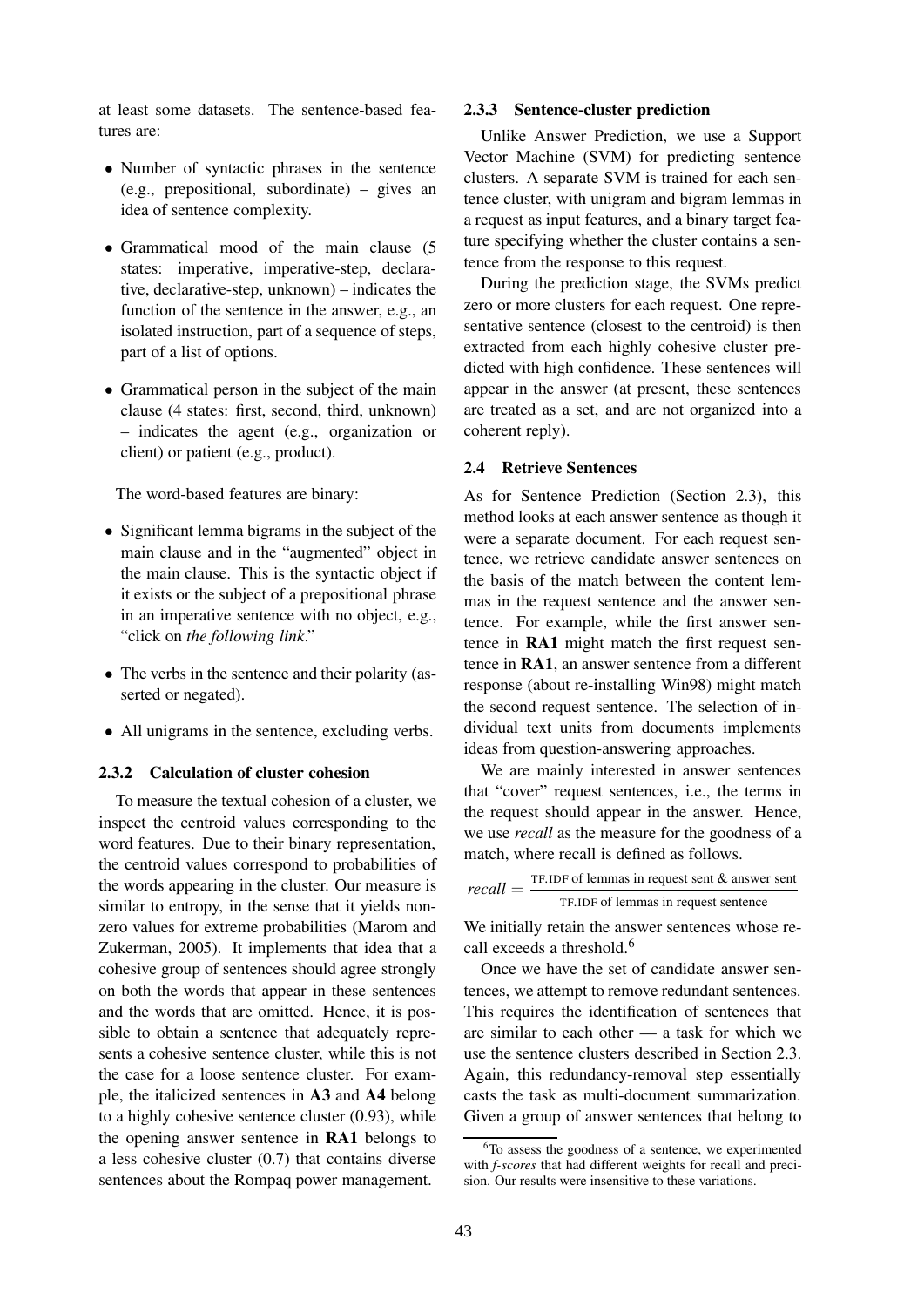the same cohesive cluster, we retain the sentence with the highest recall (in our current trials, a cluster is sufficiently cohesive for this purpose if its cohesion  $\geq$  0.7). In addition, we retain all the answer sentences that do not belong to a cohesive cluster. All the retained sentences will appear in the answer.

## **2.5 Hybrid Predict-Retrieve Sentences**

It is possible that the Sentence Prediction method predicts a sentence cluster that is not sufficiently cohesive for a confident selection of a representative sentence, but instead the ambiguity can be resolved through cues in the request. For example, selecting between a group of sentences concerning the installation of different drivers might be possible if the request mentions a specific driver. Thus the Sentence Prediction method is complemented with the Sentence Retrieval method to form a hybrid, as follows.

- For highly cohesive clusters predicted with high confidence, we select a representative sentence as before.
- For clusters with medium cohesion predicted with high confidence, we attempt to match the sentences with the request sentences, using the Sentence Retrieval method but with a lower recall threshold. This reduction takes place because the high prediction confidence provides a guarantee that the sentences in the cluster are suitable for the request, so there is no need for a convervative recall threshold. The role of retrieval is now to select the sentence whose content lemmas best match the request.
- For uncohesive clusters or clusters predicted with low confidence, we have to resort to word matches, which means reverting to the higher, more convervative recall threshold, because we no longer have the prediction confidence.

## **3 Evaluation**

As mentioned in Section 1, our corpus was divided into topic-based datasets. We have observed that the different datasets lend themselves differently to the various information-gathering methods described in the previous section. In this section, we examine the overall performance of the five methods across the corpus, as well as their performance for different datasets.

### **3.1 Measures**

We are interested in two performance indicators: *coverage* and *quality*.

**Coverage** is the proportion of requests for which a response can be generated. The various information gathering methods presented in the previous section have acceptance criteria that indicate that there is some level of confidence in generating a response. A request for which a planned response fails to meet these criteria is not covered, or addressed, by the system. We are interested in seeing if the different methods are applicable in different situations, that is, how exclusively they address different requests. Note that the sentencebased methods generate partial responses, which are considered acceptable so long as they contain at least one sentence generated with high confidence. In many cases these methods produce obvious and non-informative sentences such as "Thank you for contacting HP", which would be deemed an acceptable response. We have manually excluded such sentences from the calculation of coverage, in order to have a more informative comparison between the different methods.

Ideally, the **quality** of the generated responses should be measured through a user study, where people judge the correctness and appropriateness of answers generated by the different methods. However, we intend to refine our methods further before we conduct such a study. Hence, at present we rely on a text-based quantitative measure. Our experimental setup involves a standard 10-fold validation procedure, where we repeatedly train on 90% of a dataset and test on the remaining 10%. We then evaluate the quality of the answers generated for the requests in each test split, by comparing them with the actual responses given by the help-desk operator for these requests.

We are interested in two quality measures: (1) the precision of a generated response, and (2) its overall similarity to the actual response. The reason for this distinction is that the former does not penalize for a low recall — it simply measures how correct the generated text is. As stated in Section 1, a partial but correct response may be better than a complete response that contains incorrect units of information. On the other hand, more complete responses are favoured over partial ones, and so we use the second measure to get an overall indication of how correct and complete a response is. We use the traditional Information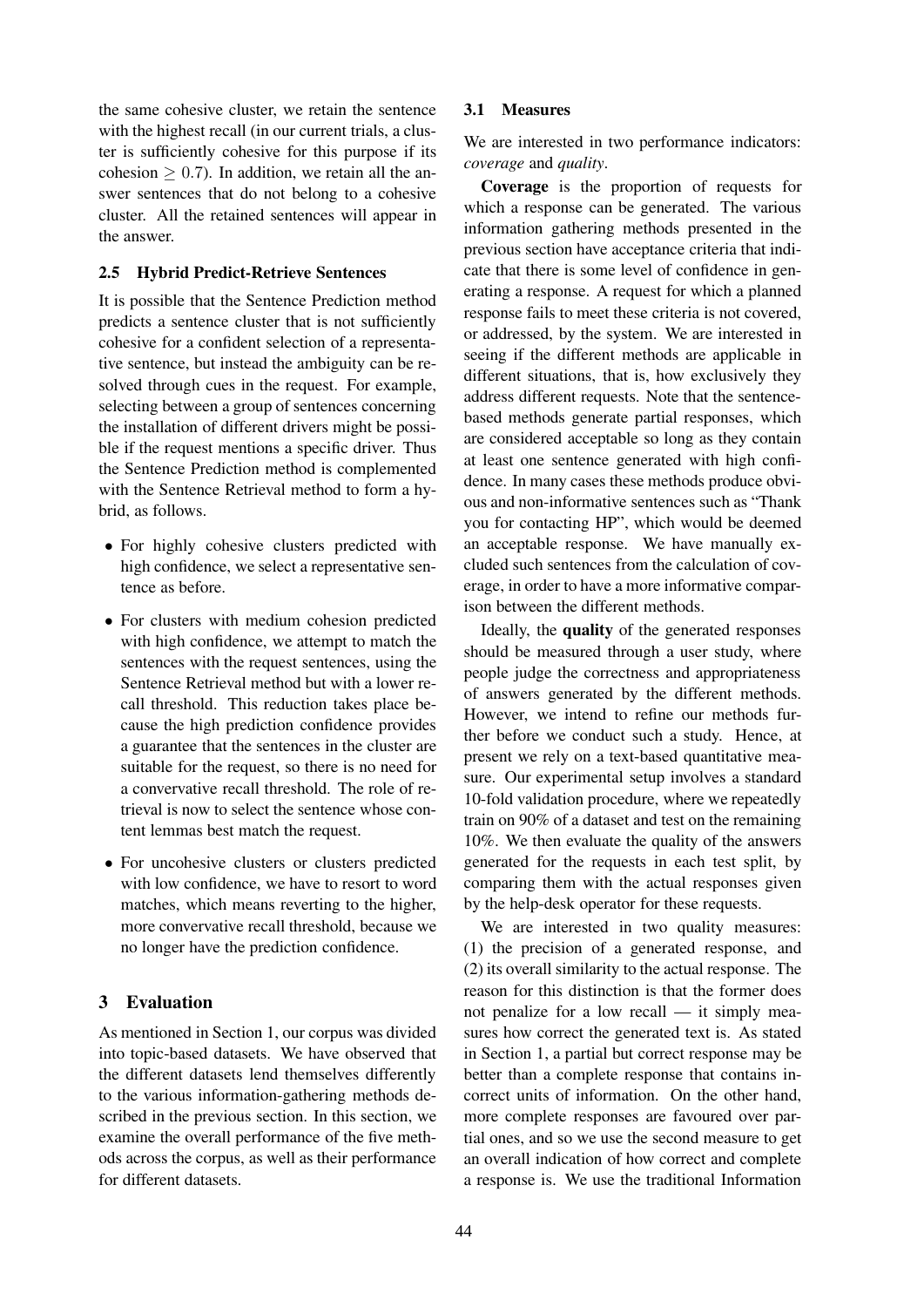| <b>Method</b>              | Coverage | <b>Precision Ave (stdev)</b> | <b>F-score Ave (stdev)</b> |
|----------------------------|----------|------------------------------|----------------------------|
| <b>Answer Retrieval</b>    | 43%      | 0.37(0.34)                   | 0.35(0.33)                 |
| <b>Answer Prediction</b>   | 29%      | 0.82(0.21)                   | 0.82(0.24)                 |
| <b>Sentence Prediction</b> | 34%      | 0.94(0.13)                   | 0.78(0.18)                 |
| Sentence Retrieval         | $9\%$    | 0.19(0.19)                   | 0.12(0.11)                 |
| Sentence Hybrid            | 43%      | 0.81(0.29)                   | 0.66(0.25)                 |
| Combined                   | 72%      | 0.80(0.25)                   | 0.50(0.33)                 |

Table 1: Performance of the different methods, measured as coverage, precision and f-score.

Retrieval precision and f-score measures (Salton and McGill, 1983), employed on a word-by-word basis, to evaluate the quality of the generated responses.<sup>7</sup>

### **3.2 Results**

Table 1 shows the overall results obtained using the different methods. We see that combined the different methods can address 72% of the requests. That is, at least one of these methods can produce some non-empty response to 72% of the requests. Looking at the individual coverages of the different methods we see that they must be applicable in different situations, because the highest individual coverage is 43%.

The Answer Retrieval method addresses 43% of the requests, and in fact, about half of these (22%) are uniquely addressed by this method. However, in terms of the quality of the generated response, we see that the performance is very poor (both precision and f-score have very low averages). Nevertheless, there are some cases where this method uniquely addresses requests quite well. In three of the datasets, Answer Retrieval is the only method that produces good answers, successfully addressing 15-20 requests (about 5% of the requests in these datasets). These requests include several cases similar to **RA2**, where the request was sent to the wrong place. We would expect Answer Prediction to be able to handle such cases as well. However, when there are not enough similar cases in the dataset (as is the case with the three datasets referred to above), Answer Prediction is not able to generalize from them, and therefore we can only rely on a new request closely matching an old request or an old answer.

The Answer Prediction method can address 29% of the requests. Only about a tenth of these are uniquely addressed by this method, but the generated responses are of a fairly high quality, with an average precision and f-score of 0.82. Notice the large standard deviation of these averages, suggesting a somewhat inconsistent behaviour. This is due to the fact that this method gives good results only when complete template responses are found. In this case, any re-used response will have a high similarity to the actual response. However, when this is not the case, the performance degrades substantially, resulting in inconsistent behaviour. This behaviour is particularly prevalent for the "product replacement" dataset, which comprises 18% of the requests. The vast majority of the requests in this dataset ask for a return shipping label to be mailed to the customer, so that he or she can return a faulty product. Although these requests often contain detailed product descriptions, the responses rarely refer to the actual products, and often contain the following generic answer.

#### **A5:**

Your request for a return airbill has been received and has been sent for processing. Your replacement airbill will be sent to you via email within 24 hours.

Answer Retrieval fails in such cases, because each request has precise information about the actual product, so a new request can neither match an old request (about a different product) nor can it match the generic response. In contrast, Answer Prediction can ignore the precise information in the request, and infer from the mention of a shipping label that the generic response is appropriate. When we exclude this dataset from the calculations, both the average precision and f-score for the Answer Prediction method fall below those of the Sentence Prediction and Hybrid methods. This means that Answer Prediction is suitable when requests that share some regularity receive a complete template answer.

The Sentence Prediction method can find reg-

We have also employed sequence-based measures using the ROUGE tool set (Lin and Hovy, 2003), with similar results to those obtained with the word-by-word measure.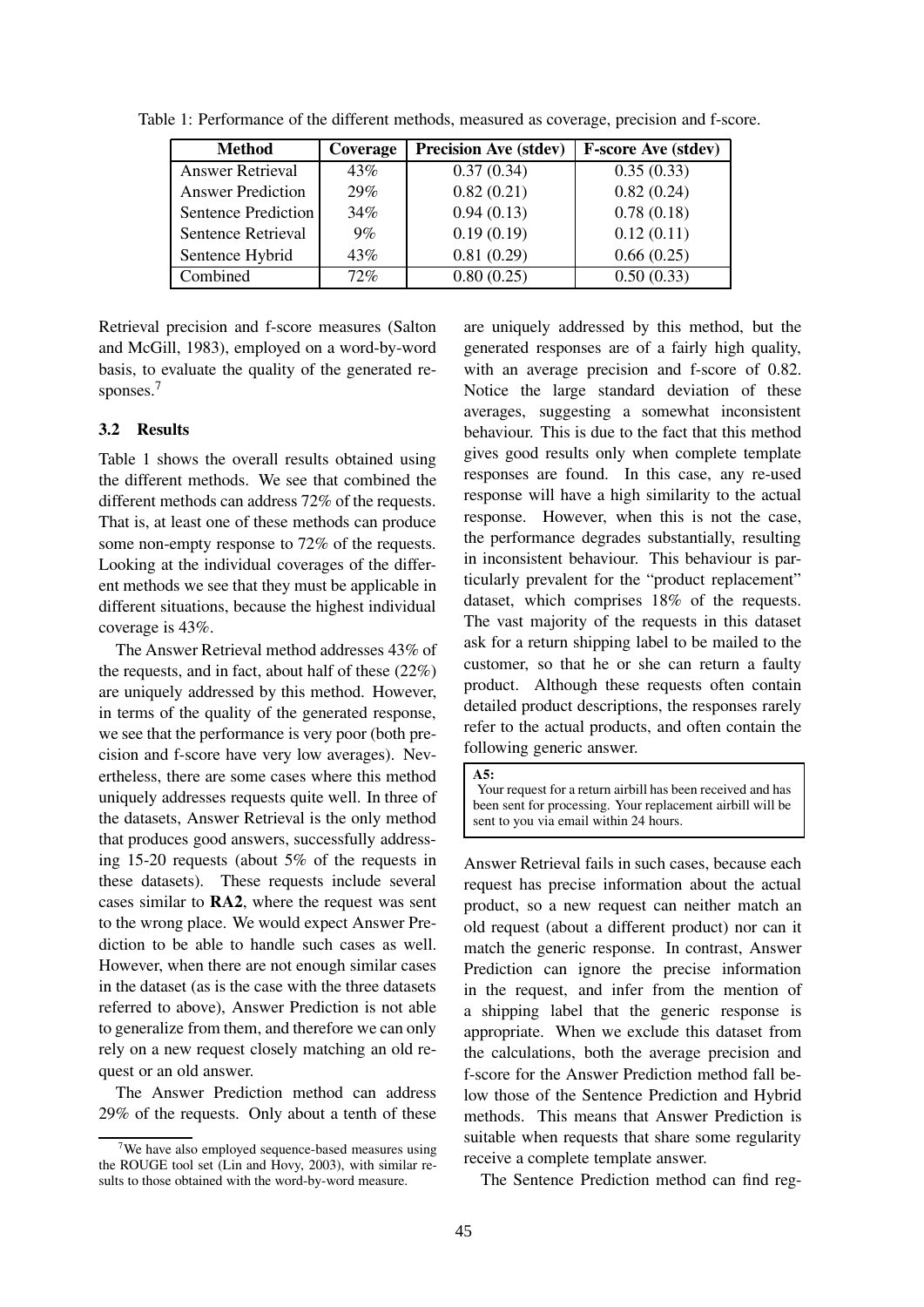ularities at the sub-document level, and therefore deal with cases when partial responses can be generated. It produces such responses for 34% of the requests, and does so with a consistently high precision (average 0.94, standard deviation 0.13). Only an overall 1% of the requests are uniquely addressed by this method, however, for the cases that are shared between this method and other ones, it is useful to compare the actual quality of the generated response. In 5% of the cases, the Sentence Prediction method either uniquely addresses requests, or jointly addresses requests together with other methods but has a higher f-score. This means that in some cases a partial response has a higher quality than a complete one.

Like the document-level Answer Retrieval method, the Sentence Retrieval method performs poorly. It is difficult to find an answer sentence that closely matches a request sentence, and even when this is possible, the selected sentences tend to be different to the ones used by the help-desk operators, hence the low precision and f-score. This is discussed further below in the context of the Sentence Hybrid method.

The Sentence Hybrid method extends the Sentence Prediction method by employing sentence retrieval as well, and thus has a higher coverage (45%). In fact, the retrieval component serves to disambiguate between groups of candidate sentences, thus enabling more sentences to be included in the generated response. This, however, is at the expense of precision, as we also saw for the pure Sentence Retrieval method. Although retrieval selects sentences that match closely a given request, this selection can differ from the "selections" made by the operator in the actual response. Precision (and hence f-score) penalizes such sentences, even when they are more appropriate than those in the model response. For example, consider request-answer pair **RA6**. The answer is quite generic, and is used almost identically for several other requests. The Hybrid method almost reproduces this answer, replacing the first sentence with **A7**. This sentence, which matches more request words than the first sentence in the model answer, was selected from a sentence cluster that is not highly cohesive, and contains sentences that describe different reasons for setting up a repair (the matching word in **A7** is "screen"). The Hybrid method outperforms the other methods in about 10% of the cases, where it either

## **RA6:** *My screen is coming up reversed (mirrored). There must*

*be something loose electronically because if I put the stylus in it's hole and move it back and forth, I can get the screen to display properly momentarily. Please advise where to send for repairs.* To get the iPAQ serviced, you can call

1-800-phone-number, options 3, 1 (enter a 10 digit phone number), 2. Enter your phone number twice and then wait for the routing center to put you through to a technician with Technical Support. They can get the unit picked up and brought to our service center.

## **A7:**

To get the iPAQ repaired (battery, stylus lock and screen), please call 1-800-phone-number, options 3, 1 (enter a 10 digit phone number), 2.

uniquely addresses requests, or addresses them jointly with other methods but produces responses with a higher f-score.

# **3.3 Summary**

In summary, our results show that each of the different methods is applicable in different situations, all occurring significantly in the corpus, with the exception of the Sentence Retrieval method. The Answer Retrieval method uniquely addresses a large portion of the requests, but many of its attempts are spurious, thus lowering the combined overall quality shown at the bottom of Table 1 (average f-score 0.50), calculated by using the best performing method for each request. The Answer Prediction method is good at addressing situations that warrant complete template responses. However, its confidence criteria might need refining to lower the variability in quality. The combined contribution of the sentence-based methods is substantial (about 15%), suggesting that partial responses of high precision may be better than complete responses with a lower precision.

# **4 Related Research**

There are very few reported attempts at corpusbased automation of help-desk responses. The retrieval system *eResponder* (Carmel et al., 2000) is similar to our Answer Retrieval method, where the system retrieves a list of request-response pairs and presents a ranked list of responses to the user. Our results show that due to the repetitions in the responses, multi-document summarization can be used to produce a single (possibly partial) representative response. This is recognized by Berger and Mittal (2000), who employ query-relevant summarization to generate responses. However, their corpus consists of FAQ